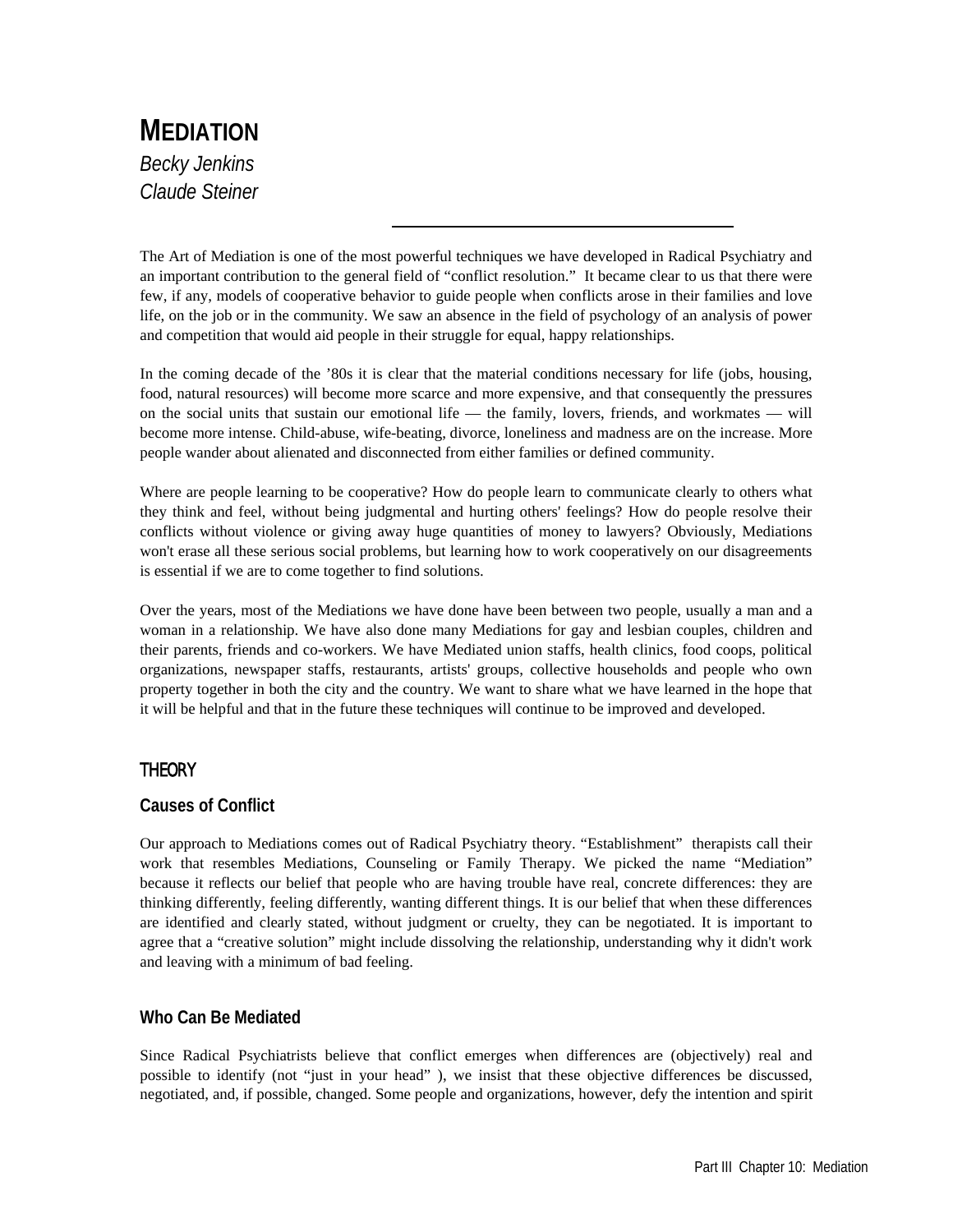of a Mediation: people who have more than their fair share of power and resources and who refuse to give them up. We won't do Mediations between Standard Oil and "their" workers, or between wardens and prisoners. It is our position that a Mediation requires an assumption of equal rights and a desire to equalize power so that everyone can pursue their needs equally. We are only interested in negotiating between people who have a basic desire to work and live cooperatively, or who, in our terms, have or would like to have a mutual Cooperative Contract.

# **Cooperation Contract**

In her book, *Solving Problems Together*, Hogie Wyckoff defined cooperation as:

...working together for everyone's good, including one's own. The Radical Psychiatry rules of cooperation are based on the following assumptions: there are sufficient resources to share, the individuals involved have equal rights; no one will lie or keep secrets; no one will misuse or abuse power through power plays; and no one will Rescue - that is, no one will do more than an equal share of the work, or anything she does not want to do.

To summarize, a Cooperative Contract is an agreement to work on:

- l. no lies or secrets (distorted or withheld information),
- 2. no Rescues (doing more than your share, or something you don't want to do), and

3. no power plays (any action intended to get people to do things against their will). Rescues will be explained in greater detail later in this article (see also Chapter 7).

### **Who Can Mediate**

Being a good Mediator takes skill. It takes a person committed to listening to both sides of an argument with an open mind and compassion. This capacity is manifested in being able to see why people act the way they do rather than judging them for it, and in looking for solutions to problems rather than finding who is to blame for them. Mediating takes power and conviction. A good Mediator is someone who is not afraid to offer her opinion, to say the unsayable and to evoke the best from people, to be both tough and tender.

# SETTING UP THE MEDIATION

The ultimate success of a Mediation depends, to a large extent, on its having been set up adequately, most often over the phone. There are a number of questions to ask and issues to negotiate before homework is assigned and a time and a date agreed upon.

**Crucial Questions to Ask:** 

#### l. Does everyone want to have a Mediation?

It is most important to avoid entering into a Mediation with people who are not really interested in mediating their difficulties. It is not uncommon for a wife to drag a reluctant husband to a Mediation with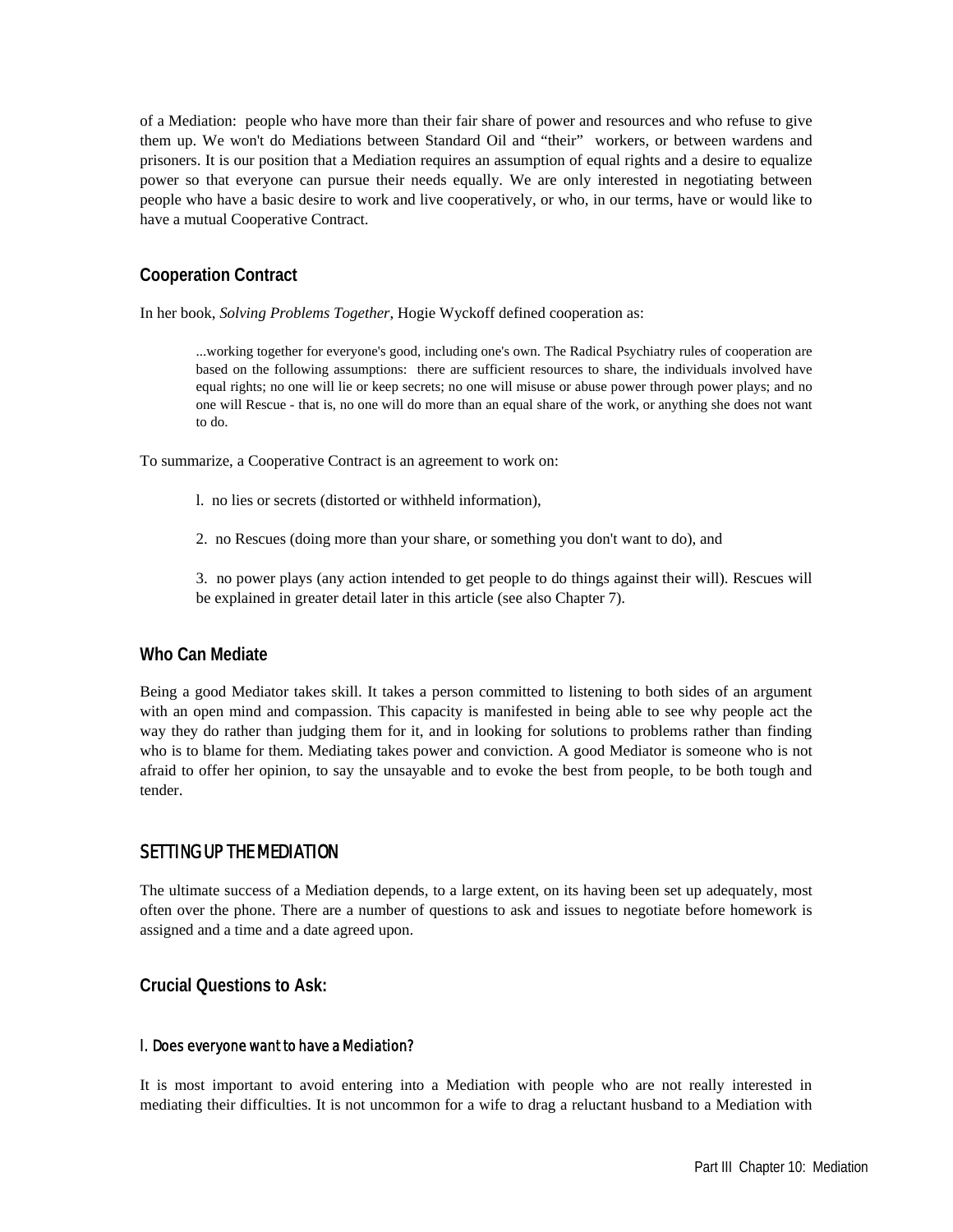threats of leaving him, or for a young person to come with parents because they feel they have no choice. In a large group there are often one or two people who are shy about talking about their problems in a large group or in front of a stranger.

Often people are worn out and feeling hopeless because of all the fighting and struggle that has gone on before the Mediator is called. Many people have had bad experiences with ineffectual counseling. Some of the complaints we most commonly hear are that other therapists allow people to vent angry feelings without restraint and care. They leave these kinds of sessions feeling great pain and hurt but without any new ideas or insights.

Unless everyone concerned wants a Mediation there is really no point. It won't work. We ask anyone who is unsure about it to call and speak to the Mediator separately. It is best if the reluctant party calls on their own volition, and is not dragged to the phone. We do not accept a third person's word. We do not ourselves call people or initiate contact. Most of the time a careful explanation of the general form of a Mediation and the homework assignment will allay people's fears. Sometimes just hearing the "warm and reasonable" voice of the Mediator over the phone makes a difference.

It is important that the Mediator ask, with real interest, what people are afraid of and be ready to validate the reasonableness of the fear, and to speak to it. For example, a woman might be afraid that a male Mediator would not be aware of sexism — his own and her husband's; she might doubt his ability to be impartial. If her fears can't be worked out, another Mediator should be found. Use your good judgment. The admonition here is to be extremely careful. You must be prepared to refuse to do a Mediation, no matter how badly someone may want it, if the conditions are not right. You'll have one more chance to check things out at the beginning of the Mediation itself.

#### 2. Will everyone concerned be there ?

Often a Mediation will be requested when one crucial person will be missing (out of town or working). We once consented to do a Mediation for a large (l4 people) collective household when one of the people had to be out of town. Finding a time convenient for all those people, including the Mediators (two of us went) was extremely difficult. After hesitating, we were assured that the missing person had promised to abide by any and all decisions made by the group in her absence, and that everyone knew her views backward and forward, well enough to represent them during the Mediation. It was an emergency: they were facing eviction. The Mediation was long and difficult. Finally, hard-won agreements were worked out. We left exhausted and victorious. We heard several days later that the missing woman had returned and been extremely upset when she heard what had been worked out. She was completely puzzled about how it had happened, and she refused to go along. Everyone had worked very hard for nothing.

#### 3. Will everyone accept the Mediator as the ultimate authority during the Mediation?

This question is especially important in situations where the Mediator and the people don't know each other and people don't have any experience with Mediations or know how they work. It is also important in large groups where specific issues are hotly disputed: e.g., one person has been asked to move out; people are fighting over ownership or money. The question of authority is raised in order to establish agreement that — for the purposes of the Mediation and only during its duration — people will defer to the Mediator as the ultimate authority in any matters being disputed, including procedure. For instance, someone might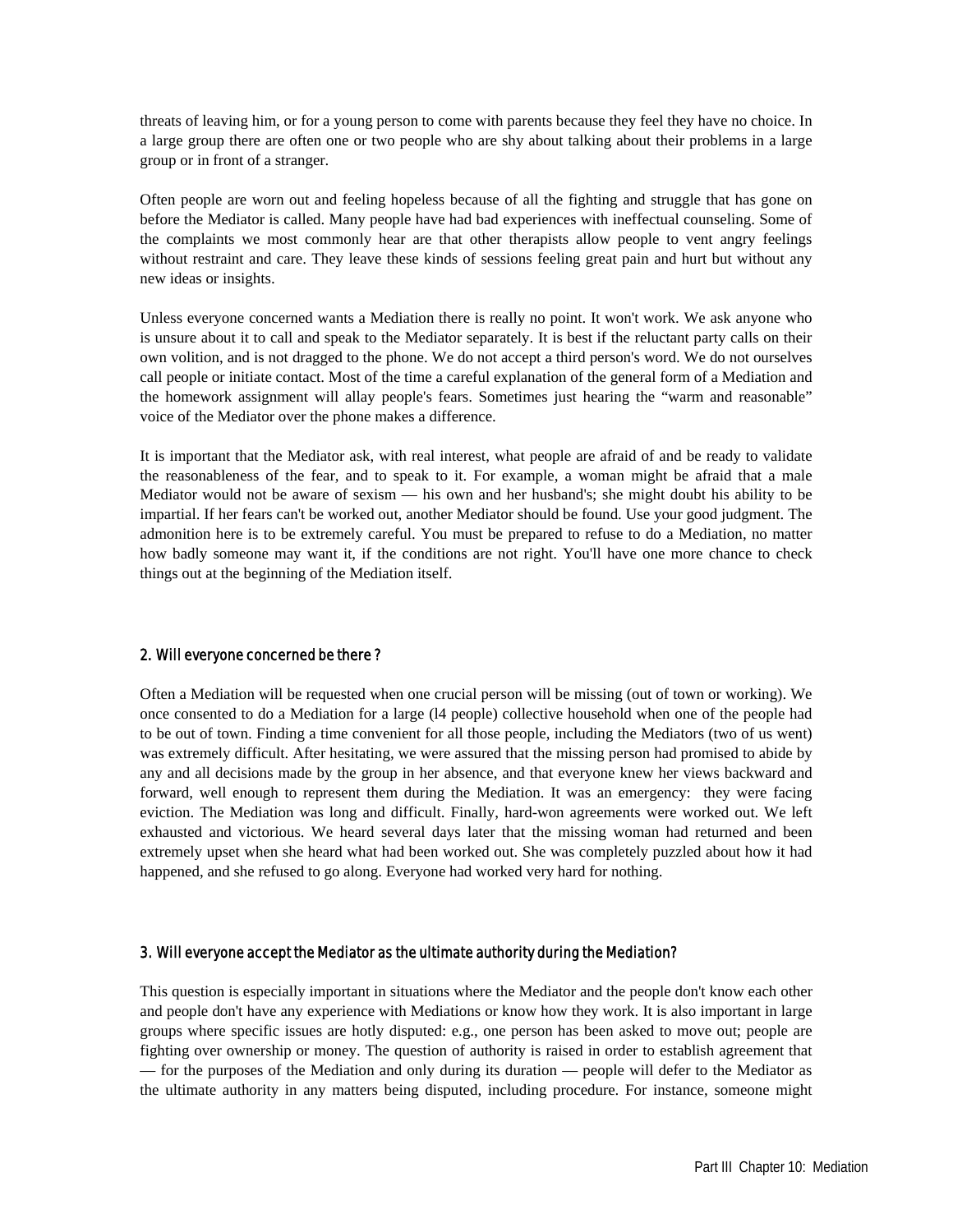disagree on how to respond to a held resentment, or might rebel at the seemingly endless process of "clearing the boards."

The Mediator needs a mandate (agreement) from the group to proceed according to her judgment, especially when things get tough (strong disagreements). This does not mean the Mediator is in fact the ultimate authority. Any participant can agree to disagree or leave the Mediation, thereby escaping the Mediator's opinion and the opinion of the group. Making this commitment ahead of time is helpful in preventing people from going into the Mediation with private, unspoken reservations which render the Mediation useless.

## **Homework**

During the conversation setting up the Mediation, we explain to people that we want them to do some homework. We explain that this work will facilitate the process, helping it to go faster and reach a satisfactory conclusion. We want people to have time to give some calm thought to the matter at hand and walk in to the Mediation with thoughts and feelings as organized as possible.

A Mediation depends for its success on the rational, objective, linear part of people's faculties. We want to avoid, as much as possible, an emotional scene, with everyone hurt, angry, crying and thrashing around. Mediation is not an emotional release technique, but rather a process for thinking about and solving problems in a new, creative way. People who are fighting can usually release their emotions, and often do, without paying for it or having others watch. What people want are some new solutions. Be sure to ask people to prepare their homework on their own, without consulting others. We want each person's independent, individual thoughts and feelings.

### l. Contracts

We ask people to prepare a Contract. A Contract is a clear, definite set of goals to be accomplished within the time of the Mediation. Examples of familiar contracts are: "improve communication," "learn to give and take criticism without fighting," "improve sex," "dissolve the relationship and stay friends," "stop fighting," "make clear agreements about the division of work," "change economic arrangements," and so on.

### 2. Held Feelings

We ask people to write down their Held Feelings: a statement of an event that made them angry or hurt their feelings and which has not been expressed. We explain that we want to clear the air, learn what is going on, and teach them how to exchange criticism in a way that is helpful.

People are asked to use this very simple, fill-in sentence: "When you (A\_\_\_\_\_\_\_\_), I feel (B\_\_\_\_\_\_\_\_\_)." We want two pieces of information: (A) an action (a verb), and (B) a feeling (an adjective). "When you come to a meeting late, I feel angry and hurt." "When you raise your voice, I feel frightened and angry." We ask people not to get fancy, just to record single events and use simple words to describe what feelings were evoked. Simple words for negative feelings are: angry, sad, hurt, frightened, ashamed, guilty. People must be encouraged to record anything that made them feel badly, no matter how silly and trivial it seems. People often ask if they should write down something they have already said before; the answer is: yes, if they still have strong feelings about it.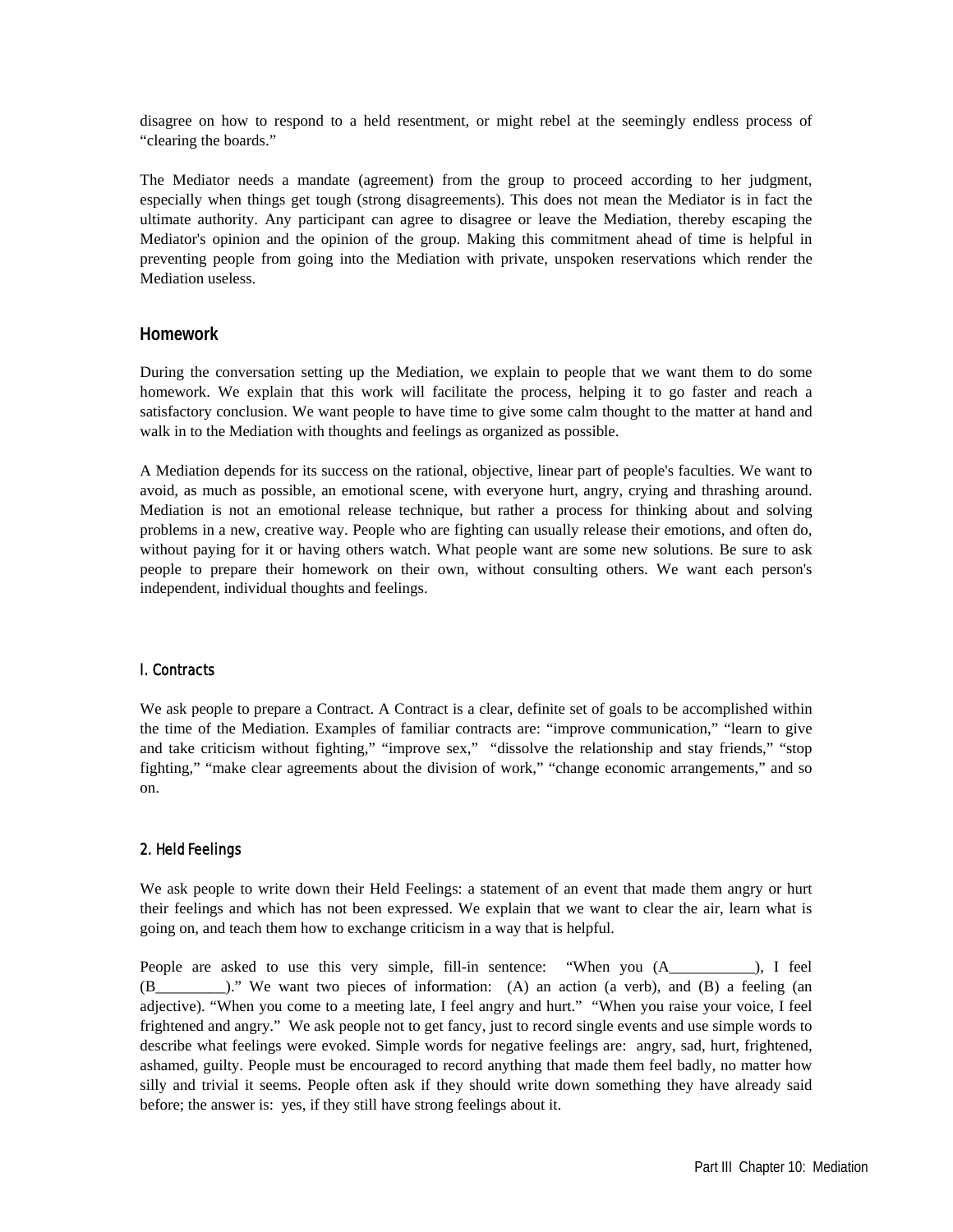The people who enjoy this assignment are those who welcome an opportunity to get all of the stuff in their head and hearts out on paper in an organized fashion. Often the people who have trouble with this assignment are those who discount their feelings and find it hard to remember the specific actions or events that made them feel badly. Men most often fall into this second group. More about that later.

#### 3. Demands

We ask people to prepare their demands, things they cannot continue in the relationship without; for example: "I cannot stay in this relationship if you continue to have other lovers," or "I cannot stay in this relationship unless I am allowed to have other lovers," or "I want a baby," or "I don't want a baby." "I want to move to the country," or "I don't want to live with other people, collectively or any other way." People don't always have bottom-line, non-negotiable demands, but when they do, it is important to know them. This information will be useful in arriving at a Contract for the Mediation.

#### 4. Paranoias and Rescues

Depending on how well-acquainted the person is with our work and these techniques, and how difficult it might be to explain Paranoid Fantasies (a current fear about what another is feeling and doing that is a secret, or at least, not obvious) and Rescues (things you have done or said that you don't want to do or say), we might ask them to include them in their homework. Most of the time it is too difficult to explain all of this material over the phone and all that is asked for is Held Feelings, Contracts and Demands.

#### **Payment**

Finally, it is important that the payment or barter for the work of the Mediation is clear before the Mediation is convened. If the Mediator's hourly wage is twenty-five dollars, and people want to offer goods or services instead, the exchange should be crystal clear to all so that it doesn't become an issue during or after the Mediation. Being a Mediator is hard work, including recovery timer later. It is important that the Mediator be recompensed in some satisfying way.

#### **Advocates or "Outsiders"**

Lately some of us have been experimenting with the use of advocates, that is, a friend who is outside the fight, whose function it is to be close at hand, to nurture and be supportive, and to make sure her charge is not feeling bad about herself and losing her capacity to think and proceed rationally. This advocate can perform important functions after the Mediation; for instance, he can be an objective memory bank about what went on when fully-active participants have forgotten. On occasion, if issues are to be dealt with about which the Mediator is not expert — such as race, gay or age issues — a consultant should be invited to sit in. In addition, the Mediator may want to bring along someone she is training or, if the group is large and issues complicated, she may need an assistant. All of these people will need to be discussed with all concerned, and permission gotten for their presence. In general, "the more the merrier," up to eight people (or until the room is too crowded and uncomfortable), as long as it is understood that all the secondary people must subsume their needs to the needs of the people being mediated.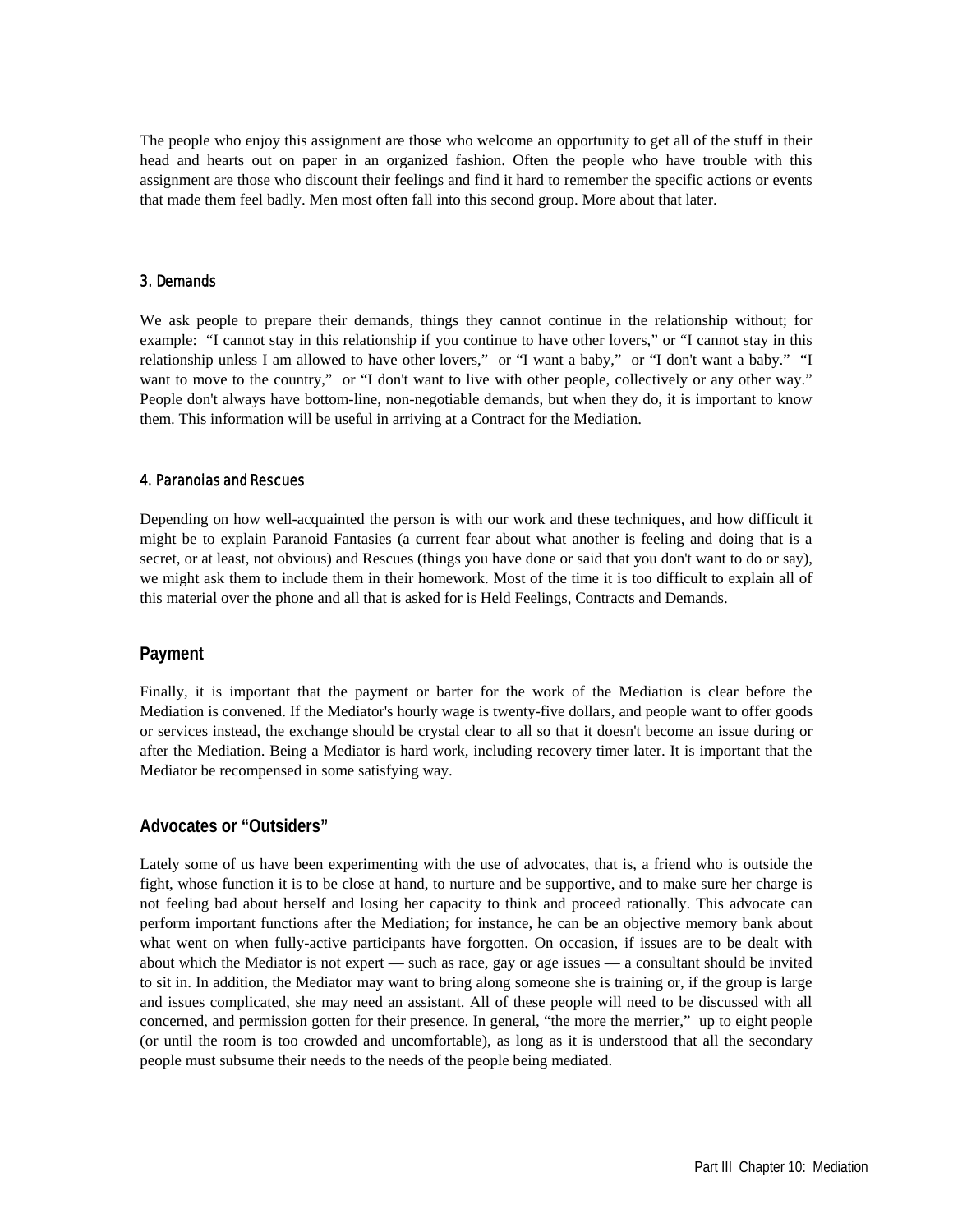# **"Gossip"**

We have discovered, after years of practice, that gossip, or information on the "grapevine" about people in a fight, can be extremely useful. A word of caution, however: all such information must be taken with a grain of salt, for it is probably inaccurate, one-sided and sometimes just down-right malicious. Despite that, it can alert a Mediator to a problem that needs to be considered. Different perspectives from different people, while not necessarily correct in themselves, when taken together give a picture of what's going on which could be helpful in the course of the Mediation. The correct use of information (gossip) depends on the premier quality of a good Mediator: someone who knows her own biases and keeps them out of the way through a process of careful sorting.

# THE MEDIATION

### **Warm-Up**

It is important that a Mediation take place in a comfortable, pleasant space which gives people the confidence that they can speak their minds without being overheard, and that they will not be intruded upon by uninvited outsiders. Seating is important. The distance between people engaging in the Mediation and between them and the Mediator should be neither too far nor too close for comfort. It is important that the Mediator does not sit closer to one of the parties than to the others in the Mediation so that she may keep an equidistant perspective on the situation. People's advocates should sit within touching range of the person they are advocating for. In short, the seating arrangements need to be thoughtfully considered in order to make everyone feel protected, safe, and trusting. The first few exchanges in the Mediation should be spent relaxing and getting comfortable. There is no reason why there should not be a few minutes of idle getacquainted chatter to precede the work. Some of us may serve tea or coffee.

# **Checking In**

As soon as everyone is physically comfortable the Mediator should ask how each person is feeling, and that question should be answered by each person in turn with special attention to people who are scared or especially uncomfortable. If any negative emotions are expressed, time should be taken to find out what exactly they are and what, if anything, can be done to alleviate them.

Many times these feelings have to do with worry about the Mediator's prejudices and biases. This is a good opportunity to explain how we use the idea of Paranoid Fantasies, how they are presented and how they are responded to. For instance: "I'm afraid that you will take my wife's side in the Mediation because you are a woman and a feminist" — a perfectly reasonable fear (or Paranoia). The grain of truth must always be found and stated by the person receiving the fear. "Yes, it is true that because I am a woman and a feminist, I have a keen eye for women's problems, and sometimes my feelings can get intense. However, I am well aware of how women can add to and accept their lot. My work here is to be objective. I understand that neither you nor your wife will learn anything here if I am unfair. I also trust your critical judgment. If you think I am being unfair, please stop me. I promise to be open to your criticism."

It is not uncommon for us to know one of the people in a couple we are mediating — for example, to have that person in a problem-solving group we lead. This can lead to a fear that the Mediator will be prejudiced in favor of the person she knows best. We reassure people by explaining that our work is to be on top of such prejudices (validate what they are, if they exist), to protect both of them from abuse of any kind, and to accept and welcome criticism if we should make a mistake. That usually reassures people. It also helps to tell people that a fight is almost never the fault of only one person.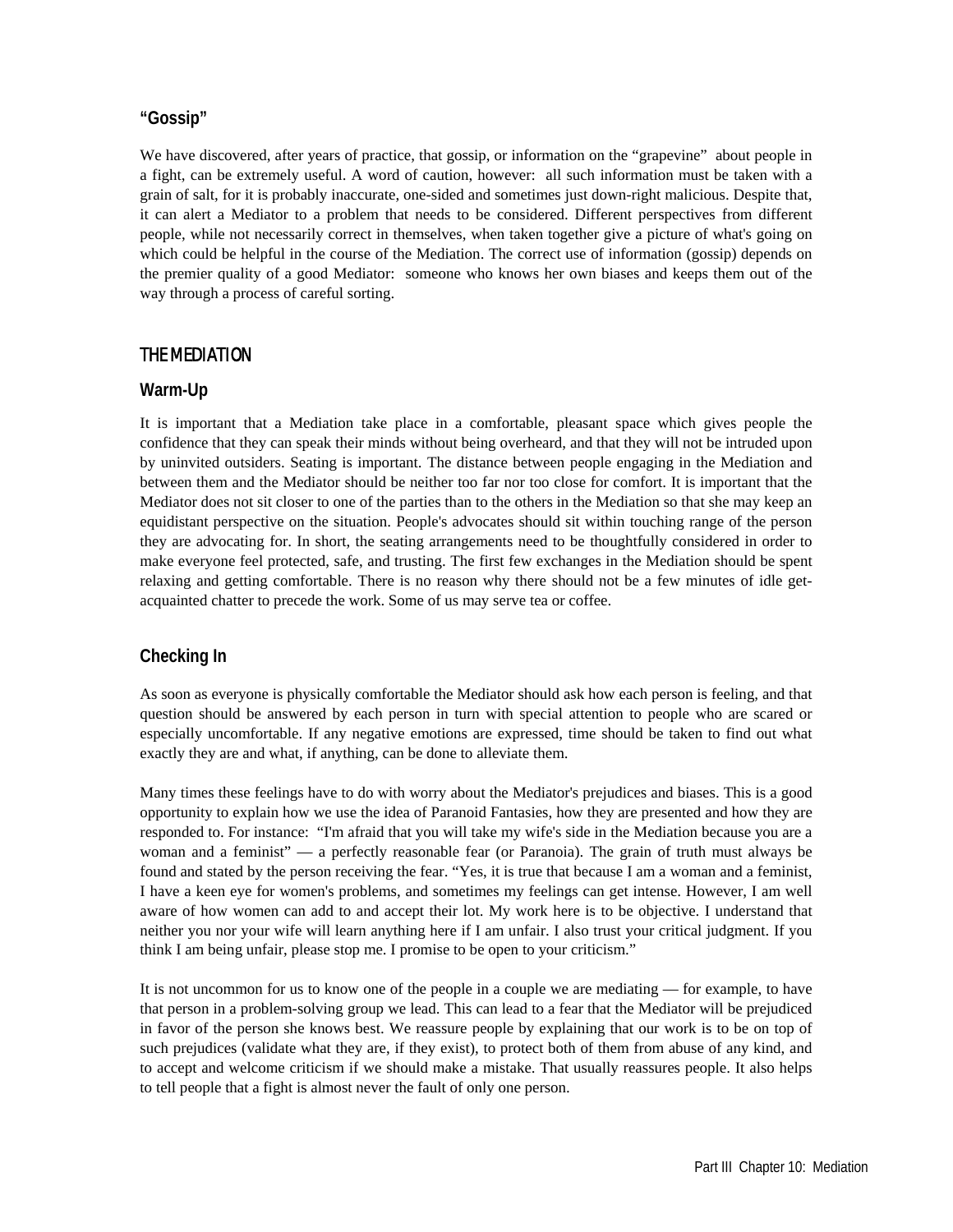Once a frightened eight-year-old came for a Mediation with his father. He carried a Snoopy blanket, and when the Mediation began he turned his back to the adults in the room and stuck fingers in both his ears. The Mediator made the decision to give it a try and proceeded to ask the father some questions without disturbing the little boy. When the child heard the Mediator tell his father that taking away the boy's allowance when he didn't clean his room wasn't fair, he unplugged his ears and joined the Mediation.

Other common fears before a Mediation starts are: "I'm afraid I'll start to cry and I won't be able to stop." Or, "I'm afraid I won't be able to make clear what I really feel, and I'll realize that only after I leave." Or, "I'm afraid I'll hurt his feelings." People anticipate that the Mediation will be real " heavy" and emotional. They are legitimately terrified to open themselves up, anticipating harsh criticism, blame and shame, or that something awful will be revealed. Sometimes this is due to the general reputation of confrontive encounter groups, attack-therapy approaches. Often it is because there are absolutely no models for good criticism, and people simply associate telling the truth with hurting others.

We reassure people, validating whatever fears we can, but explaining that we hope we will not only help them solve this current conflict they're in, but also teach them a method of problem- solving for the future; that we are interested in loving confrontation, not attacks; that if anyone is overcome with emotion, crying or rage, we will stop to give people time to cry, calm down, dry their eyes, and get their thoughts back together.

Sometimes telling people the general agenda for the Mediation, especially that it will end with "strokes" (verbal compliments) is reassuring. We are not asking people to let it all hang out without helping them put it back together before they leave.

# **Contracts**

Having gone through the preliminaries of making people comfortable and taking care of their fears, it is time to begin the "formal" part of the Mediation. Ask people to get their written notes and give you their contracts. For example:

Julie and Harry are a young working class couple with a year-and-a-half old son. She is in a problemsolving group with the Mediator and has moved out of their small house to her sister's apartment with their son. Harry wants as his contract to find out what it will take on his part to make this marriage work (he adds it is the number one thing in his life), and to convince Julie to move back into their house. Julie says she wants to find out if it is possible to get the energy needed to save the marriage, and that she would like to continue living apart, and seeing Harry, slowly, while separated.

Earlier when they had been asked for their fears, Julie had said she was afraid to hurt Harry's feelings, afraid that she would be "too nice." Harry had said he felt afraid it wasn't going to work, that Julie was going to ask him to give up too much. The Mediator at this point needs to determine whether what people want from the Mediation is possible. Are their objectives mutually exclusive? Can the Mediator "deliver," be helpful?

On rare occasions, at this juncture, a Mediation can be called off. If after asking questions, you discover that no one is willing to compromise, it is useless to continue. In the case of Julie and Harry, if Harry had been unwilling to discuss an interim arrangement with his wife, seeing her while she lived with her sister, or if Julie had made up her mind never to live with Harry again, then it would have been our opinion that it was useless to go on without a change in the contract.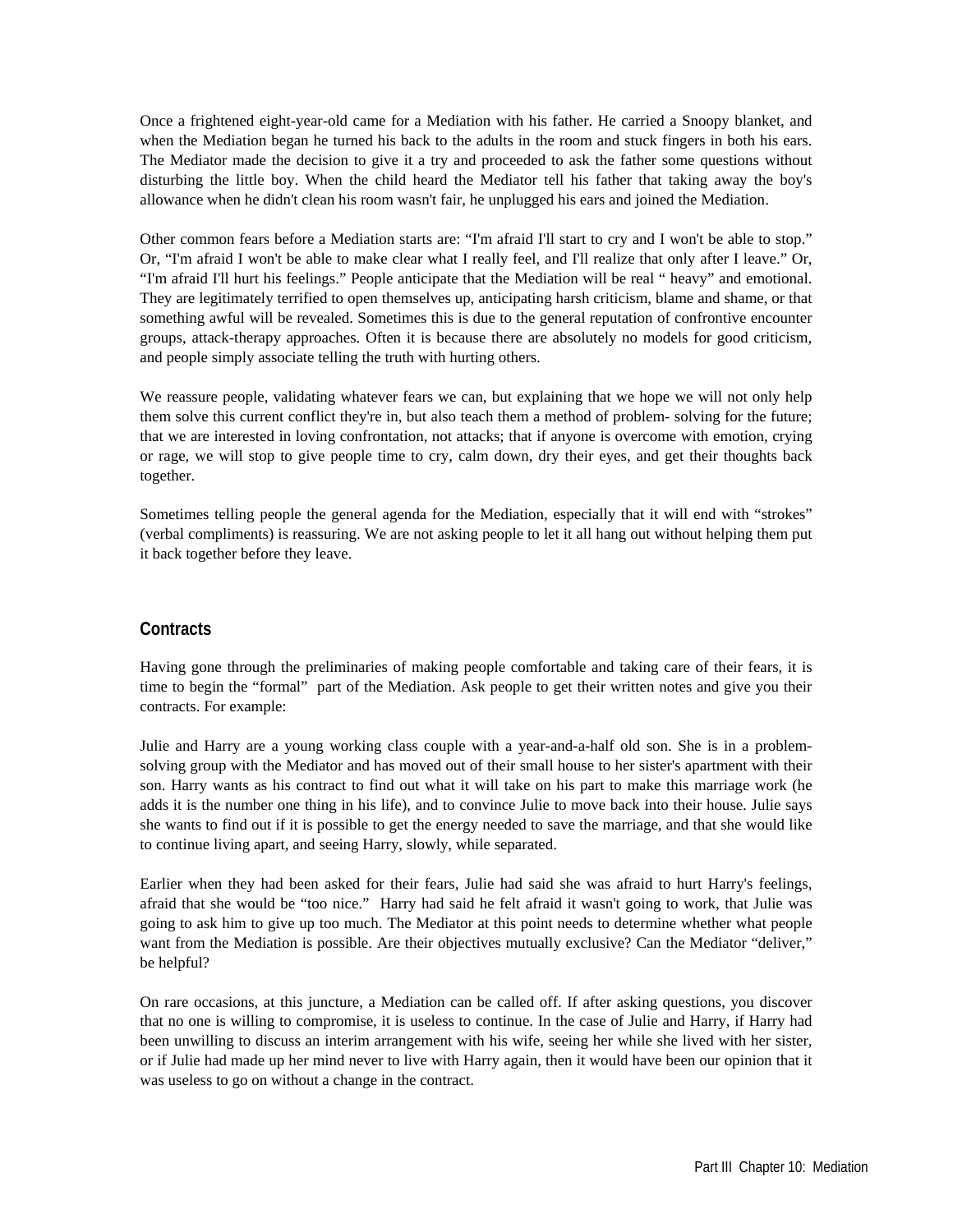In almost all cases, even when the Mediator suspects that a solution will not be possible, either because of accumulated experience or an intuitive flash, it is better to let the Mediation continue. People need to be given the opportunity to go through the experience of exchanging Held Feelings before they are ready to give up on a relationship they feel deeply about. It is always possible, of course, that these people will be the exception to both your experience and your intuition.

# **Clearing the Boards**

The exchange of Held Feelings, Paranoias and Rescues is the real "meat" of the Mediation. Their full expression not only clears out Held Feelings and opinions but also provides the perceptive observer with information which slowly forms a composite picture of what the conflict is all about. This process is fascinating. It is as if a three-dimensional hologram, a plastic representation of the relationship, slowly grows in the mind of the Mediator until she feels that she understands the situation well enough to be able to make helpful recommendations. The uniqueness of each person and each situation, no matter how many people and stories one has encountered, never ceases to be impressive.

Clearly this process only works if people are willing to be completely truthful and to reveal all of the feelings relevant to the situation. When people express their innermost and heartfelt emotions and the events which evoke those emotions, they will in fact provide the observers, the participants and each other with a concise and moving picture of the conflict. We use these specific, ritualistic forms for the expression of feelings and thoughts to insure that the exchange will be clean and safe.

In addition to clearing out and supplying information, the exchange of Held Feelings, Paranoias and Rescues is in itself a useful lesson in "Emotional Literacy" (see Chapter Eight). The sophisticated awareness of one's own feelings and the feelings of others, and the knowledge of how most constructively and nurturingly to deal with them, is being "emotionally literate." True, one Mediation cannot teach all that needs to be known about emotional literacy, but it can be an important first step. A major objective of a good Mediation will be accomplished if people learn skills that will make the service of a Mediator be needed less frequently, if at all.

# l. Held Feelings

A Held Feeling expresses what a person felt when she was exposed to another's behavior, and did not say. The more specifically described, the better. Harry: "Last Friday evening when you stopped the project we were doing together to go take care of Tim, I felt frustrated and angry." Julie: "When you come home from work and read the paper right away, I feel neglected, disappointed and sad." The person expressing the Held Feeling has to describe with clarity what the other did (specific times it happened are ideal) and how they felt as a result.

The person receiving the Held Feelings must work hard not to be defensive. The recipient needs to acknowledge (write it down, nod, or say: "I hear you") that when he behaved in such-and-such a way, the other person had some feelings that were connected with that behavior. Harry wants to defend himself against Julie's feelings. He's exhausted after a full day's work; he needs some time to read the paper and get himself together — all perfectly understandable, but it misses the point: when he does it, Julie's feelings are hurt. The work of the Mediator is to urge the person hearing a feeling to relax and listen to how the other is feeling, even if he interprets his own behavior differently or feels that his behavior is not fairly portrayed. The impulse to correct another's perception often is a major problem in itself. What others feel is not up for debate.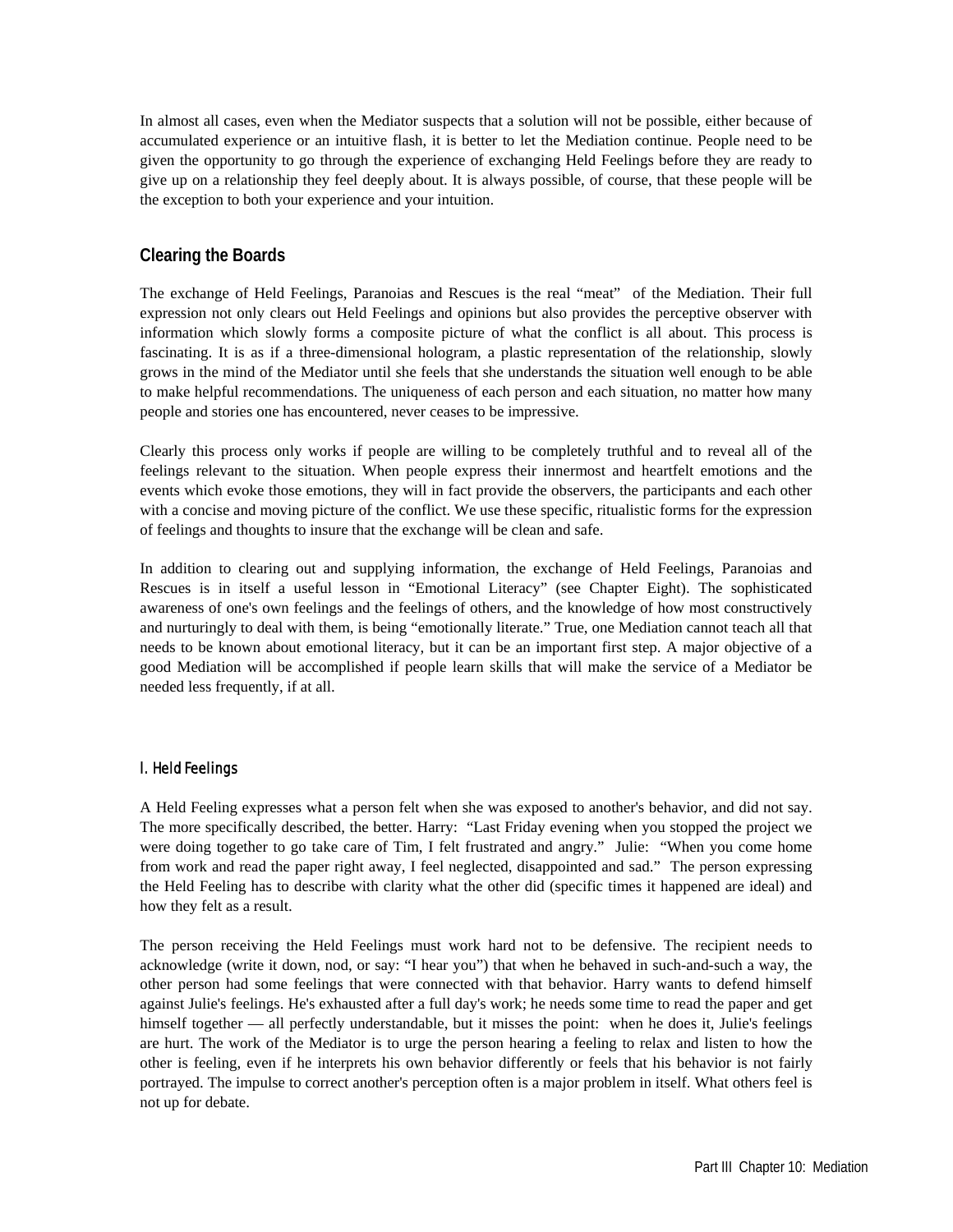With respect to Held Feelings, there are some things that happen fairly routinely. For example, it is a common occurrence for women to arrive at a Mediation with more Held Feelings prepared than men. That's probably because of the way that most men are oppressed (some notable exceptions are men who are artists or in other fields that need men to feel). Men are not given as much permission to feel, nor to pay attention to all the details of what makes them feel bad. You can't have a population of deeply-feeling men. Who would dig the ditches, work on the assembly lines, and push papers around in artificially-lighted rooms all day? Men discount themselves, and then they forget they have done so, while women have more permission to be sensitive and to take better care of their feelings. Women, in their roles as mothers and nurturers of men, *have* to feel.

One of the exciting things we have noticed over the years is that, as a result of the Women's Movement, men's consciousness is changing. There is a whole new group of men who take the problem seriously and are beginning to think and feel differently.

Sometimes when a women arrives with more feelings to give than her man, her material will inspire him. He will be reminded of events and feelings he had forgotten. Get him to take notes as they occur to him.

**"Pigging":** Some people have to be painstakingly taught how to exchange feelings properly, without angry name-calling. "When you act like a slob, I feel angry." ("Slob" is not a clearly described action; it's an opinion.) "When you left the dirty dishes in the sink, you were being a dirty slob." No good: that's not a feeling, that's still just an opinion, a value judgment ("People who don't wash their dishes are dirty slobs" ). Someone else might think that not washing their dishes was a reasonable, ecological thing to do; or she might just not care. The Mediator's job is to prevent people from talking to each other in such a mean way, a way we call "Pigging" (See Chapter 5 and Appendix A). Pigging is defined by us as name-calling, using metaphors, overstatements or "you are \_\_\_\_\_" statements. These styles of speech lead to the use of judgments and evoke hurt and angry responses (otherwise known as a fight).

This part of the Mediation may take a long time and needs a lot of patience and thoroughness. To help protect people we have developed some additional tricks:

**Asking:** Before every Held Feeling, Paranoia or Rescue expressed, it is important that the recipient be ready and receptive. Accordingly, we make sure that the question is asked, "I have a Held Feeling; do you want to hear it?" If the answer is "yes," things proceed. During a Mediation it is unlikely that the answer would be "no;" people have made the appointment to do just that — exchange feelings. However in "normal" life sometimes the answer to the question should be "no;" if people are too tired, distracted, or ill to hear and respond thoughtfully to a Held Feeling, it should not be given.

**Taking Turns:** People take turns exchanging their Held Feelings, etc.: first one, then the other. In a large group, make sure no one speaks a second time until everyone has spoken once, and so on. The theory behind alternating is that it is a way to keep any one person from getting overloaded. In a group, often more than one person feels the same thing about a specific person. The Mediator must protect that person from getting the same criticism over and over again, each on the heels of the one that came just before it. Ask people not to repeat a feeling if it has already been given (unless they just must in order to feel better; that can happen sometimes if people feel very, very strongly about an issue). Also, ask people who want to give a Held Feeling to someone who has just received one, to wait or to give one to somebody else if they can, while the receiver has time to rest.

**New Subject:** Make sure that one Held Feeling is not answered with another. For example, "When you left the dishes in the sink, I felt angry," might be followed by "When you nagged me to wash the dishes right away, I was angry (too)." While the second resentment might be legitimate, its timing is probably wrong. It sounds suspiciously defensive and seems to be a discount of the previous resentment. Mediators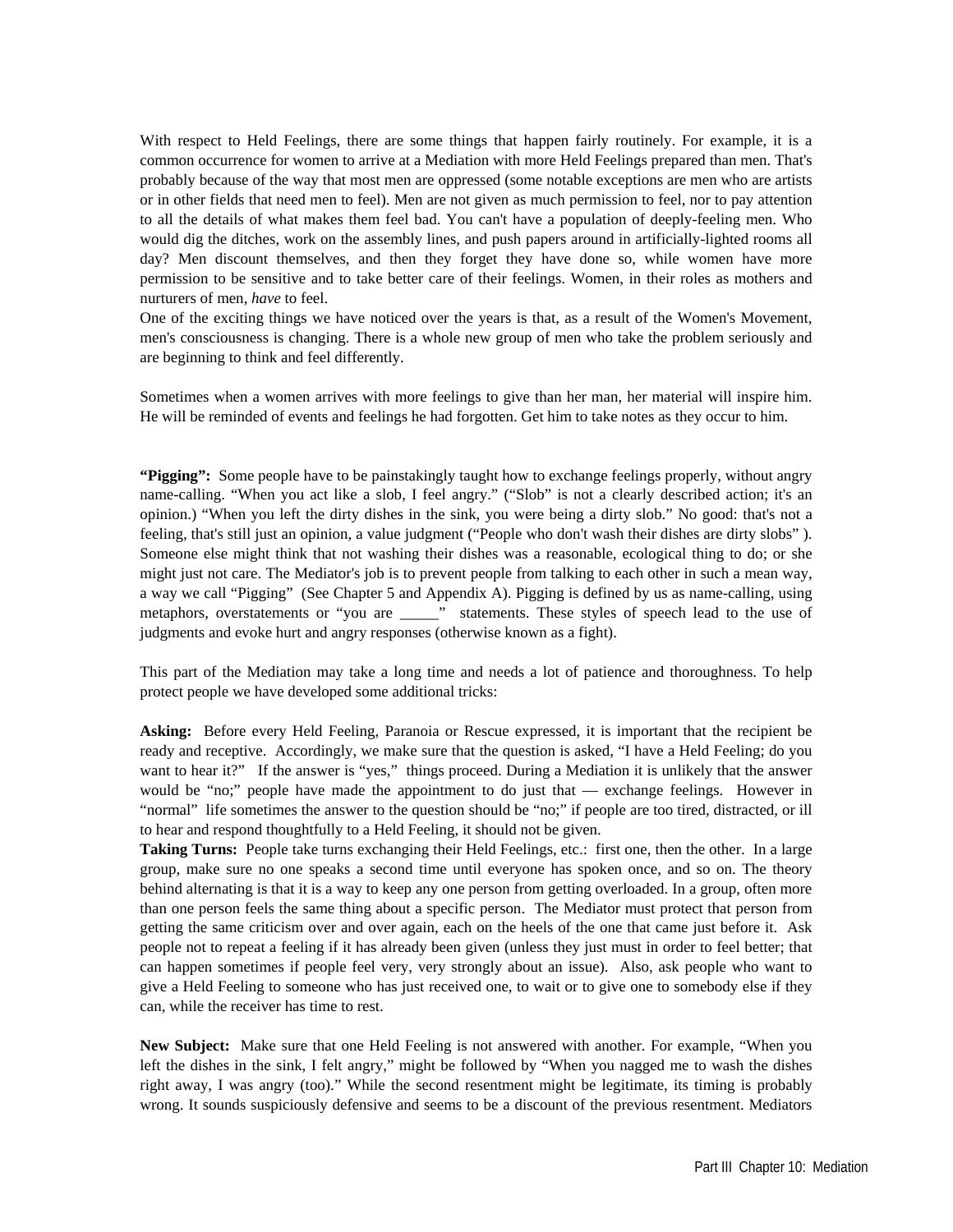have to be vigilant; people are smart enough to figure out how to argue and fight no matter how careful the technique.

### 2. Paranoid Fantasies

When a person has a Paranoid Fantasy, they are suspicious and fearful that someone is consciously thinking or doing something that is hidden, or at least not overtly stated. We have discovered that the less people know each other, the more fantastic or outrageous-seeming are their Paranoias. A Mediator must be sure that Paranoias are expressed and validated. They are often found immediately behind a Held Feeling.

In fact, it takes people some time to distinguish the difference between a Held Feeling and a Paranoia. For example, Julie says, "When you were late for dinner, I felt you were angry at me and that was the way you were taking it out on me." "I felt you were angry at me, etc.," is not a feeling; it is a perfectly reasonable Paranoia, or intuition, about why Harry was late to dinner. But given in this fashion, it will rightfully make Harry angry. It is a speculation about why Harry has done something without asking him. Properly done, this complaint has two parts: 1) a Held Feeling — "When you were late for dinner, I felt hurt and angry" and, 2) a Paranoia — "I am paranoid that when you were late to dinner it was because you were angry and trying to take it out on me. Is there some kernel of truth in that?" Harry answers, "Yes, it's true; I left the warehouse later than I usually do because I was angry at you and didn't want to come home. It is not true that I planned to be late for dinner; I didn't think about it."

Remember that we consider Paranoia to be heightened awareness that always has at least a small grain of truth (see Chapter 8). To invalidate Paranoias is to produce emotional damage, and if done consistently and systematically it will cause madness. Using the process of finding a kernel of truth both validates people's intuitions or perceptions, and at the same time takes away the distortion and brings the Paranoia into line with reality. For example, Harry has a Paranoia for Julie (after telling her he is angry that she almost never initiates sex): "I have a Paranoia that you don't like sex." Julie replies, "It's true; I used to enjoy sex with you when we were first together. Now there is no romance." When pushed, Julie makes it clearer what "romance" means (watch out for such catch-all words; they don't communicate much information). "I mean there is no foreplay; you don't say sweet, sexy things to me; and you don't keep yourself looking as nice as you used to."

If the recipient of a Paranoia is trying to be cooperative, she is under obligation to find the "grain of truth," whether large or small. Whatever the answer, the validation has to satisfy the person suffering the Paranoia, or more validation needs to be sought. It is not permissible to discount a Paranoia in its entirety.

#### 3. Rescues

*Rescue* describes the times a person does something she doesn't want to do, or does more than her share of obligations (see Chapter 7). (Obviously, people must sometimes do things they don't want to  $d\sigma$  — like work, or empty the garbage. It is important in a cooperative relationship that no one is doing more than their just share.) To Rescue is to disregard one's own feelings and rights, thereby generating feelings of resentment not only in the Rescuer but also in the person being Rescued (we call that person the Victim). People who are treated as Victims get angry at being treated as if they can't take care of themselves. For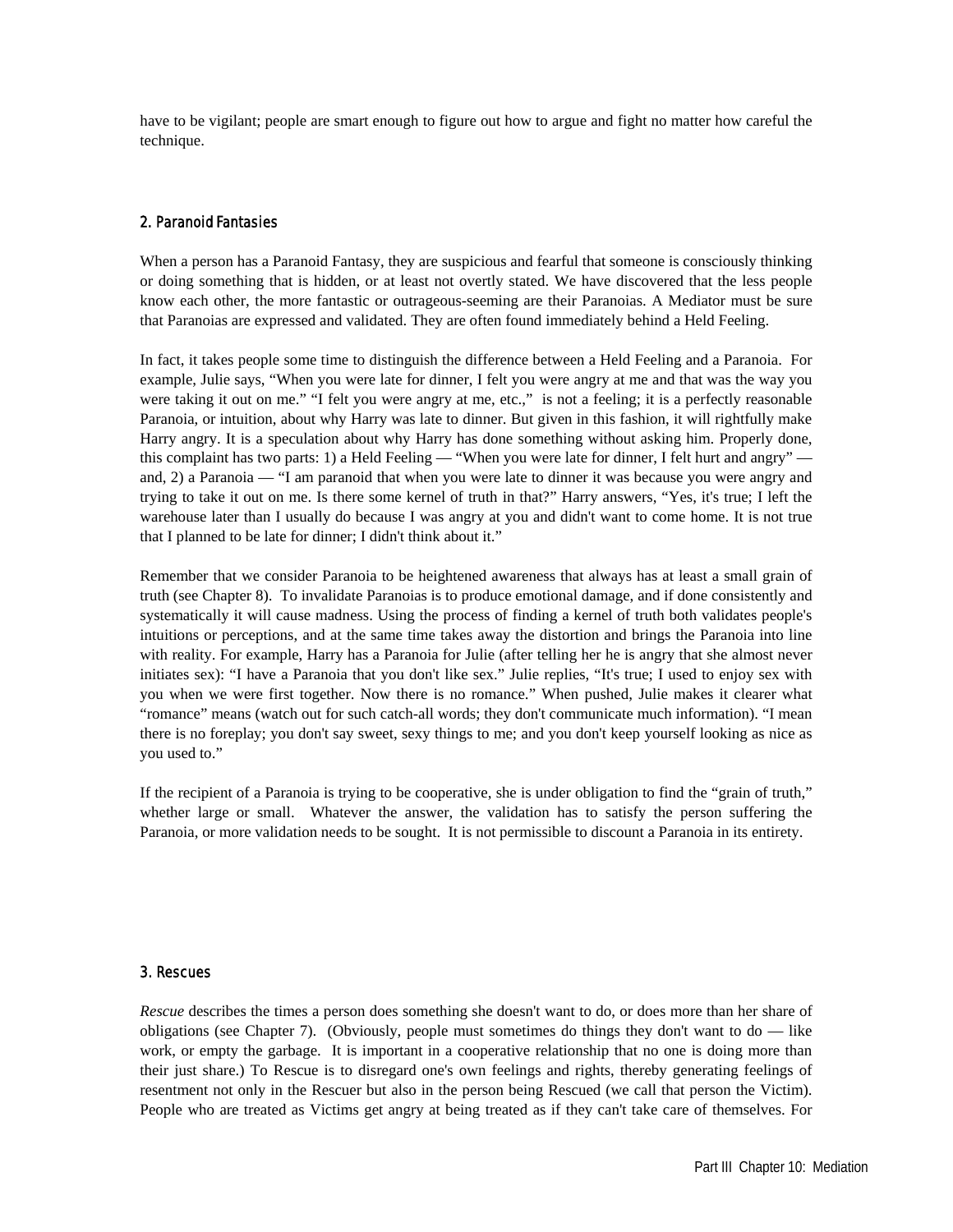example, Julie says, "I Rescued you on the camping trip when I didn't ask to sleep separately on the nights I really wanted to be alone. I was afraid I would hurt your feelings." Expressing the Rescues that have been committed not only is an acknowledgment of an error, but a revelation about the possible source of heretofore unexplained bad feelings. (Julie felt grumpy during the trip and didn't know exactly why; certainly Harry didn't know why.) It places some of the responsibility for bad feelings on the Rescuer rather than solely on the Victim. Harry might have felt bad if Julie had said she wanted to sleep alone, but he can't be asked to take the responsibility for the fact she didn't even mention it. Stated Rescues do not require a response except for an acknowledgment that they have been heard and understood.

# 4. Flexibility

Even though we have established narrow guidelines for the expression of Held Feelings, Paranoias and Rescues, as well as for the general form and order of a Mediation, it may become more efficient for the Mediator to pass over or rearrange some of these guidelines. Whenever it develops, however, that a speedup or change allows discounts or judgmental statements to fly, then it will be necessary to retreat to the painstaking, step-by-step, ritualized approach — especially during the exchange of feelings.

The more experienced a Mediator is, the more flexible and experimental she can afford to be. For example, a Mediator could allow more than one Held Feeling to be given at a time (Harry gives Julie all his Held Feelings and when he is finished, Julie gives all of hers), if people understand the process and seem to be feeling calm enough to hear all of that material at one time. Some of us begin a Mediation by asking a few questions about people's ages, jobs, number of children, years married, whatever. Some of us insist on a ten to fifteen minute break in the middle of a Mediation. Some of us never work alone in a group larger than four. Some of us never work alone. Radical Psychiatry Mediation is a new art, and it needs skilled and concerned people to experiment, make changes and improve its power. A word of caution: All of these techniques have come out of many years of collective practice and criticism. It is important that people add to and improve these forms with the feedback and help of others, not in isolated practice.

## **Analysis and New Agreements (otherwise known as "The Moment of Truth" )**

All the information is out. The Mediator has taken careful notes, asked many questions, and carefully observed the interactions between people (both verbal and non-verbal). She has not yet suggested any solutions. There are several questions a Mediator has been trying to answer in her mind and the process has unfolded up to this point:

- What are the objective, concrete inequalities between these people (power, money, responsibility, skill)?
- What repeated behavior could be corrected that would help them solve problems and improve their lives? (Examples: stop shouting; give Held Feelings sooner; have weekly date for fun; have weekly date to work out schedules and give Held Feelings; share initiation of sex 50/50.)

With a clear understanding that any analysis has zero probability of being completely correct and that any analysis will have to be accepted by both or all the participants to have any effectiveness, the Mediator can now give her analysis and suggest some new agreements. One more teaching technique: before speaking, the Mediator could ask the participants to say what they think the major problems are. This provides an opportunity for people to take their own power and say what may already be obvious to them, as well as giving the Mediator more time and information to figure out what is going on.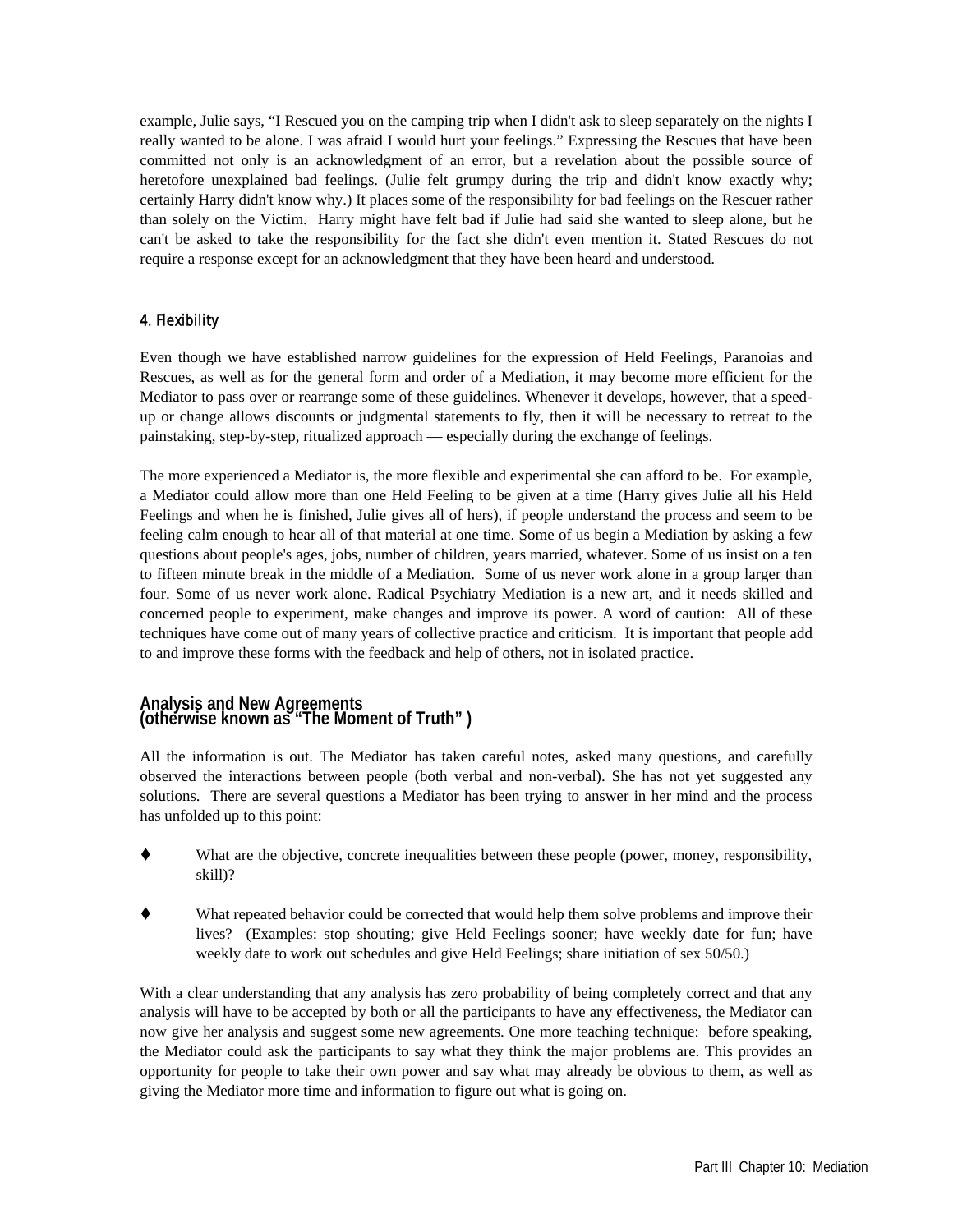Mediator: "I think that both of you have been in a long-standing power struggle in which you, Harry, have been wanting Julie to take care of your emotional and sexual needs, as well as your new baby, and Julie, you have wanted Harry to spend more time around the house helping with the baby and chores, generally hanging out and being loving and supportive in a non-sexual way. You have also depended on him to support the family financially. Both of you are constantly angry with each other and expressing it with power plays and regular fights. You have done some damaging things to each other, especially you, Harry, when you hit Julie, and Julie when you ran away with the baby to your sister's without telling Harry where you were and what you were doing. I am not sure it can be fixed. The division of labor has been too unequal for too long; most of your interactions are fights; you almost never have any fun together; Julie seldom enjoys sex and wants to live separately. I have a couple of suggestions of what you might try before any final decisions are made. Does what I have said so far make sense? Would you like to hear my ideas?"

It is difficult to reproduce exactly and explain this crucial moment in the Mediation. The point is, not to be shy with an opinion. If people knew what was going on or what to do about it, they wouldn't come for the Mediation. If people agree with what you have said so far and want to hear more, continue.

Mediator, continuing: "It is our experience that a complete separation of at least six weeks is often helpful. It gives people time to rest, heal their wounds, and re-evaluate their feelings about the relationship. It also could be a time for you to do some work on yourselves — join a problem-solving group, join a men's group, make new friends to break your isolation, look for a job, Julie; etc. You could also try living together again under some extremely strict rules of behavior so that power plays and fights are avoided. It is my opinion that neither of you can take more hurt and abuse. What do you think about these suggestions?"

There are a number of possible alternatives for Harry and Julie to decide upon: they both may want to separate; they both may want to stay together; or one of them want to separate and the other to stay together. If Julie wants to move and Harry would like them to stay together, Harry will have to give in. There is no way to force someone to stay in a cooperative relationship against her will. The Mediator needs gently to make that clear to Harry. There is no way for him to be happy with a companion-lover who is with him against her will. The Mediator can also be confident that the separation will catapult Harry into positive life changes he cannot imagine now. He should be told that. If Harry and Julie want to separate, all the details must be carefully negotiated and agreements made. (It helps to ask all parties to write down these agreements as they are reached.) How long is the separation? How thorough? Will it be complete: no phone calls, no letters, no third hand information from mutual friends, no sharing of familiar haunts (restaurants, bars, meetings, parties)? How will work be divided: childcare, bill-paying, other obligations? If there is an emergency, what is the procedure? (Often we suggest that they pick a mutually trusted third party to carry messages that cannot wait and concern business only. If children are involved, close friends and relatives can be agreed upon to help transport kids who are too young to make arrangements for themselves.)

If they decide to stay together, how will they deal with arguments? What is each one of them going to work on independently to improve their relationship? Harry should be urged to promise never, under any circumstances, to strike Julie or in any way take advantage of his superior physical strength.

This cannot be emphasized enough. It is ridiculous to carefully negotiate a cooperative contract which depends on equality if one person insists on exercising an advantage that the other can never match and that will be the final arbitrator in a disagreement. Harry could decide that all this cooperation stuff had worn him out, that a punch in the mouth is more effective. Julie's fear would prevent her from saying what she really thinks.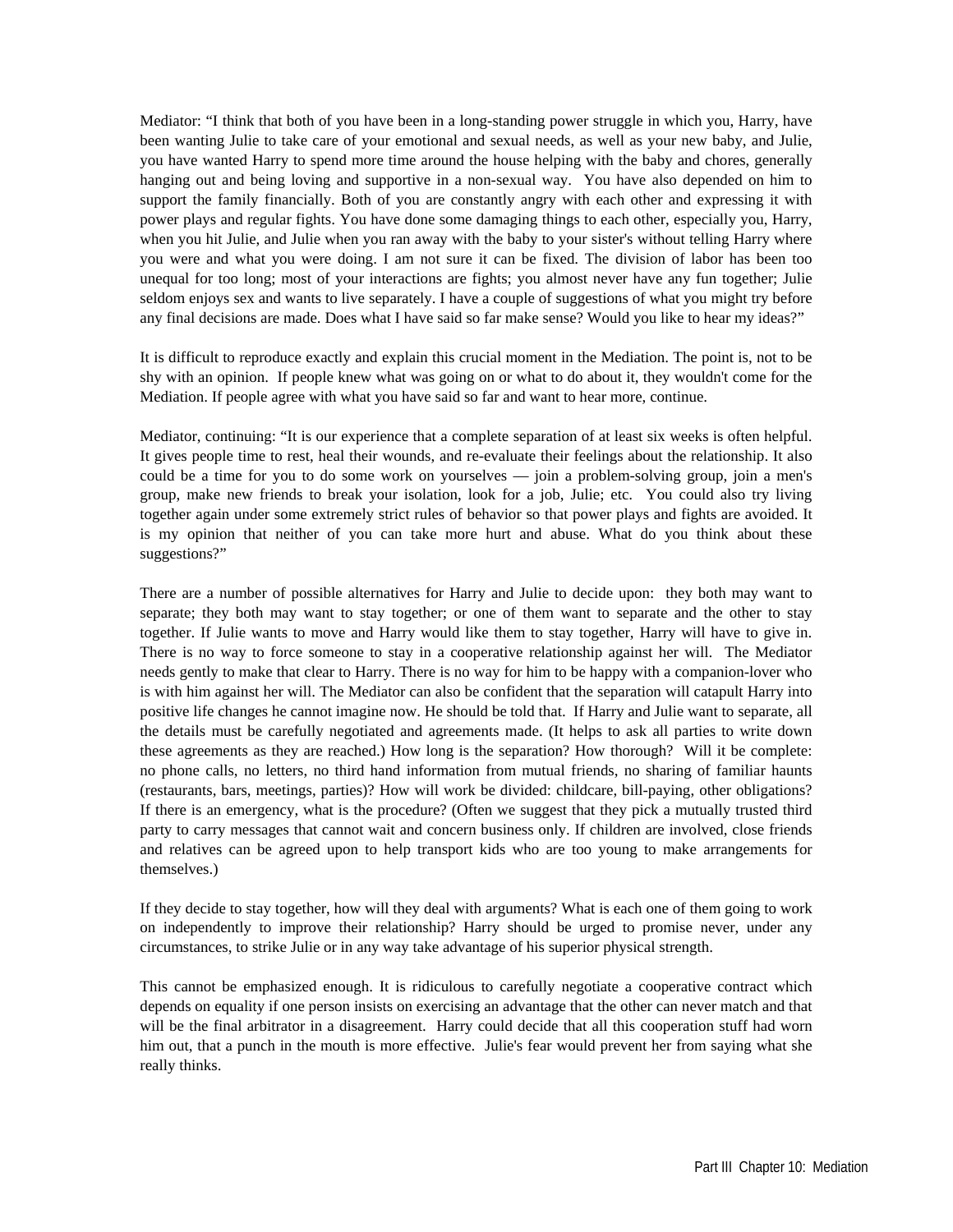How are they going to improve their sex life? (Harry could be urged to touch Julie more often and not insist it lead to sex. Julie could be urged to initiate sex 50% of the time, not leaving all the responsibility for timing and invention to Harry.) The secret for all of the above is detail. As the Mediator pushes for the details to be confronted and resolved, new conflict and information may emerge. Time should be allowed for the unexpected. As the Mediator becomes more skilled, Mediations should get shorter.

Another analysis from a different Mediation might run as follows: "The seven people in this household have been polarized into two opposing groups, one which backs Jack and the other which backs Ralph, who are vying for power in the house. Those who have chosen to remain neutral have been harassed for not taking sides in the argument. The life of this household is threatened by the power struggle between Jack and Ralph. I suggest that this group decide whether they want Jack, Ralph, or both to move out, or what will be required if both of them are to stay. I have a prejudice here and that is that you, Ralph, will not be open to any cooperative behavior (as I've defined it), judging from your unwillingness to hear criticism and your general response to this meeting. I think it is you who should move out. But, for now, I am willing to negotiate whatever wishes the group expresses. I suggest that everybody else in the house stop taking sides and Rescuing both of these people and that you insist that they either settle their differences or move out."

Again, people are asked what they think — whether they agree with the analysis or not. All sorts of things will have to be negotiated, such as how do Ralph and Jack decide who moves out? How will the one who is moving out be compensated? How much time will he have to move out? What is he refuses?

Another example of an analysis: "Mary and Susan, you have a strong and loving relationship which is being undermined by the fact that Susan wants to have lovers outside of your primary relationship and Mary does not. I think that you are going to have to negotiate this difference and come up with some pretty drastic compromises if your relationship is to survive. Mary, either you will have to accept Susan's desire to be non-monogamous, or Susan, you will have to give up your desire to have other lovers. I want you to know that this difference is usually extremely difficult, if not impossible to fix, but because of the strong love I see and feel between you, and because both of you share the idea that non-monogamy is a good idea, at least in theory, I think it will be possible to work out careful and detailed agreements about what you can do. First you might tell me what we are to work on — monogamy, non-monogamy, or compromise?"

This conflict is an extremely common and painful one for people. It is important that if people decide to work cooperatively on non-monogamy, that the details are carefully worked out and forever up for renegotiation. Loving, tender care is necessary if it is to work.

Yet another analysis goes: "This working situation, which is supposedly one in which equality of power and decision-making prevails, is in fact not that at all. Some people in this organization have a great deal more power than others because of their seniority in the organization and because they happen to be men. There is a pretense that everyone is equal when in fact that is not true. John especially takes on a lot of power and a lot of responsibility, not only because he was here first and knows a great deal, but also because he has a tendency to assume power. However, he is not being given an opportunity to give this unequal power up since no one is filling the vacuum which he occasionally leaves. Everyone is responsible for this dilemma in that John is Rescuing and everyone else is allowing him to do the extra work and take the extra responsibility. It makes sense everyone is resentful: John, because of the extra work he does, and everyone else because of his tendency to talk more, interrupt, and make unilateral decisions. I suggest that John give up his extra power once and for all. I think he wants to, although perhaps not all at once. People in this group must decide whether they will or will not take on both the power and the responsibility which John will leave behind."

Again, all of these alternatives can be negotiated. What will John do and not do? For how long? Who will take his place? What will be his compensation for giving up power, and so forth?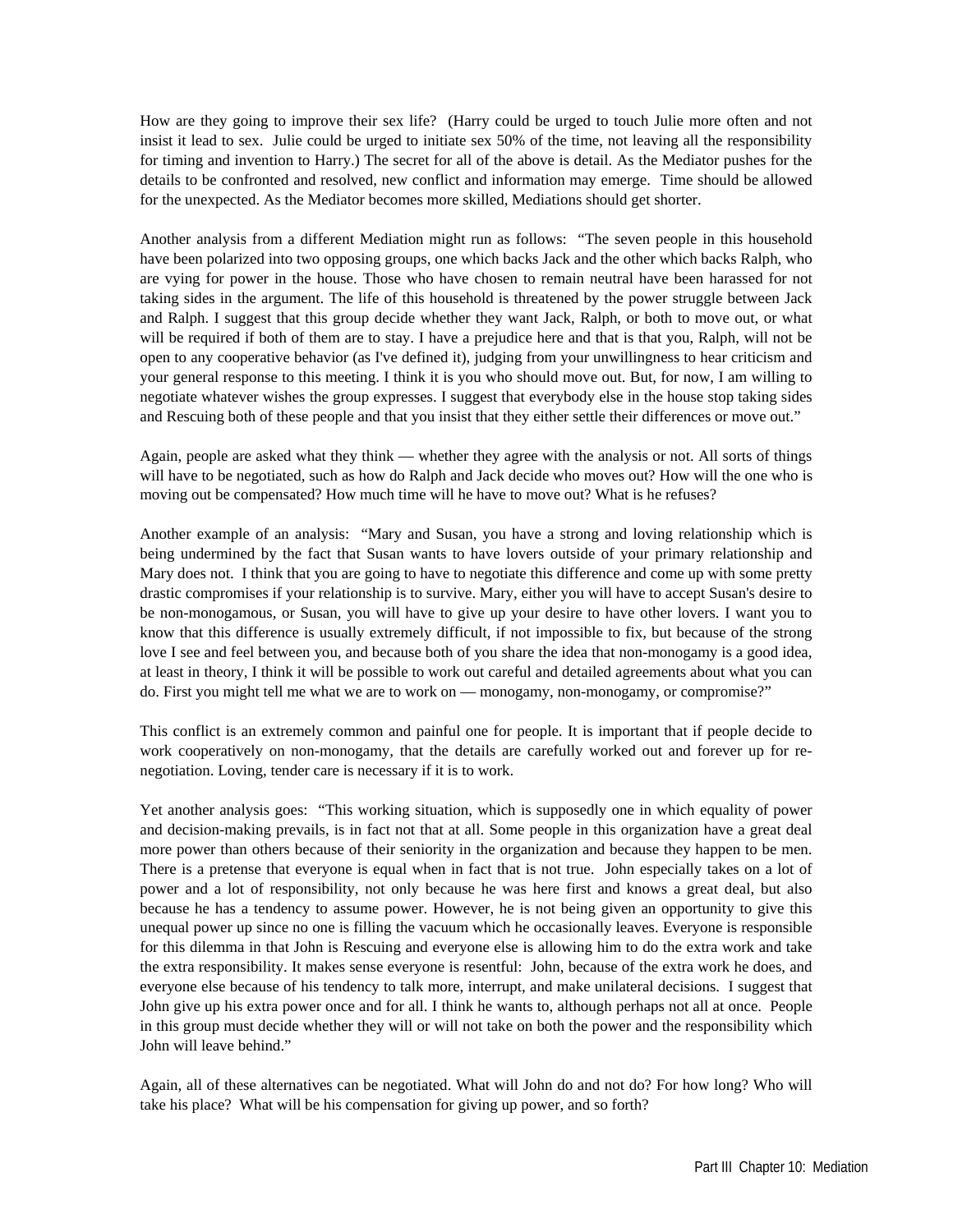Every conflict is based on a number of contradictions out of which it is possible to find one major contradiction that subsumes all the others. The detection of this major contradiction is the substance of this section of the Mediation.

In the above examples, the major contradictions are:

- Harry is completely dependent on Julie for nurturing and intimacy (with sexual intercourse as its primary mode of expression), and Julie is dependent on Harry for economic support (and is suffering from isolation as a mother at home all day alone with a baby).
- Mary wants to be monogamous and Susan doesn't.
- Both Jack and Ralph want to be in charge and have the decision-making power in the house. (Secondarily, the rest of the members of the household have not taken their power, insisting that everyone equally share the decision making.)
- John feels angry and overworked but is not willing to give up his extra power. (Secondarily, the members of the collective want to take more power but have not been willing to do more work.)

Be careful that you don't make the error of pursuing a secondary, or lesser, contradiction to the exclusion or neglect of the major one. For example, it would be a waste of time to work out a carefully cooperative division of work between the people who are in the collective without pointing out the role of John and the results of his Rescue. A good Mediator must tenderly but emphatically nail John and his uncooperative behavior, always giving him and the group the benefit of the doubt. They would do it differently if they knew what "it" was and how.

# **Wrap-Up**

### Another Mediation

Sometimes it is impossible to get everything done that people hoped to achieve during one Mediation. The Mediation must keep shifting and reevaluating what is really possible given the time limitations and limitations on human energy. The Mediator must work hard not to Rescue by trying to fix everything. By this time your "average Mediator" has been moved by people's sweet honesty and deeply felt needs, and she feels the impulse to try to fix everyone up. New Mediators often work for hours, leaving on all fours and with not much to show for it. Don't do it. Let people do some work on themselves and the situation with the limited agreements you do have time to hammer out, and come back in several months for a "check up."

Mediations usually take no less than two hours and should not take more than six. Most of us find that after three to four hours, exhaustion sets in, the brain weakens and grows lax. Within the limits of the energy of the Mediator and the group, choose goals that can be accomplished. On the other hand, be careful not to short-cut working out satisfactory agreements in sufficient detail, or people will leave with a sense of having gotten little accomplished and having wasted their time and money.

### Strokes

A Mediation should be ended with Strokes (verbal compliments). It is incumbent upon the Mediator to pace the Mediation in such a way that time is left for them. Strokes are the pay-off for the work of the